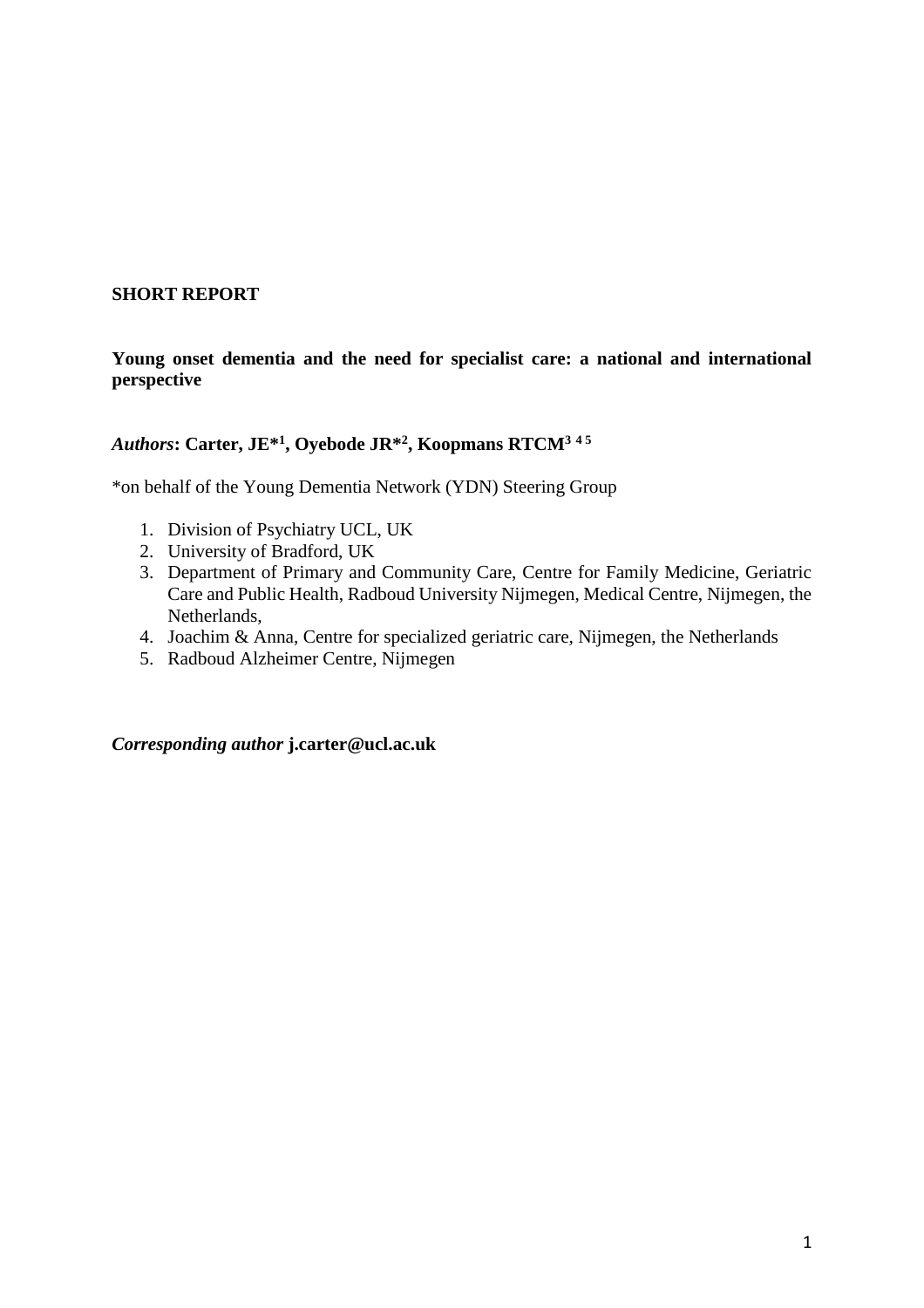### **Abstract**

Receiving a timely and accurate diagnosis and gaining access to age-appropriate support for younger people living with dementia (YPD) remains a challenge both in the UK and internationally because the focus of most dementia services is primarily upon the needs of older people. The political case to improve services for YPD depends upon the establishment of an understanding of the clinical symptoms, an unequivocal evidence base about need and an accurate evaluation of the size of the population affected. This short report assesses the evidence base from international studies regarding service design and delivery. The goal is to raise awareness, advance best practice and galvanise the international community to address the serious underfunding and under provision of care for this marginalised group. The current evidence suggests that there are universal problems, regardless of continent, with delays to diagnosis and poor understanding of optimum models for service provision and long-term care.

*Keywords:* **Young onset dementia, younger people living with dementia, needs, neurodegeneration, service provision, Young dementia network, care pathway** 

**Word count: 2342**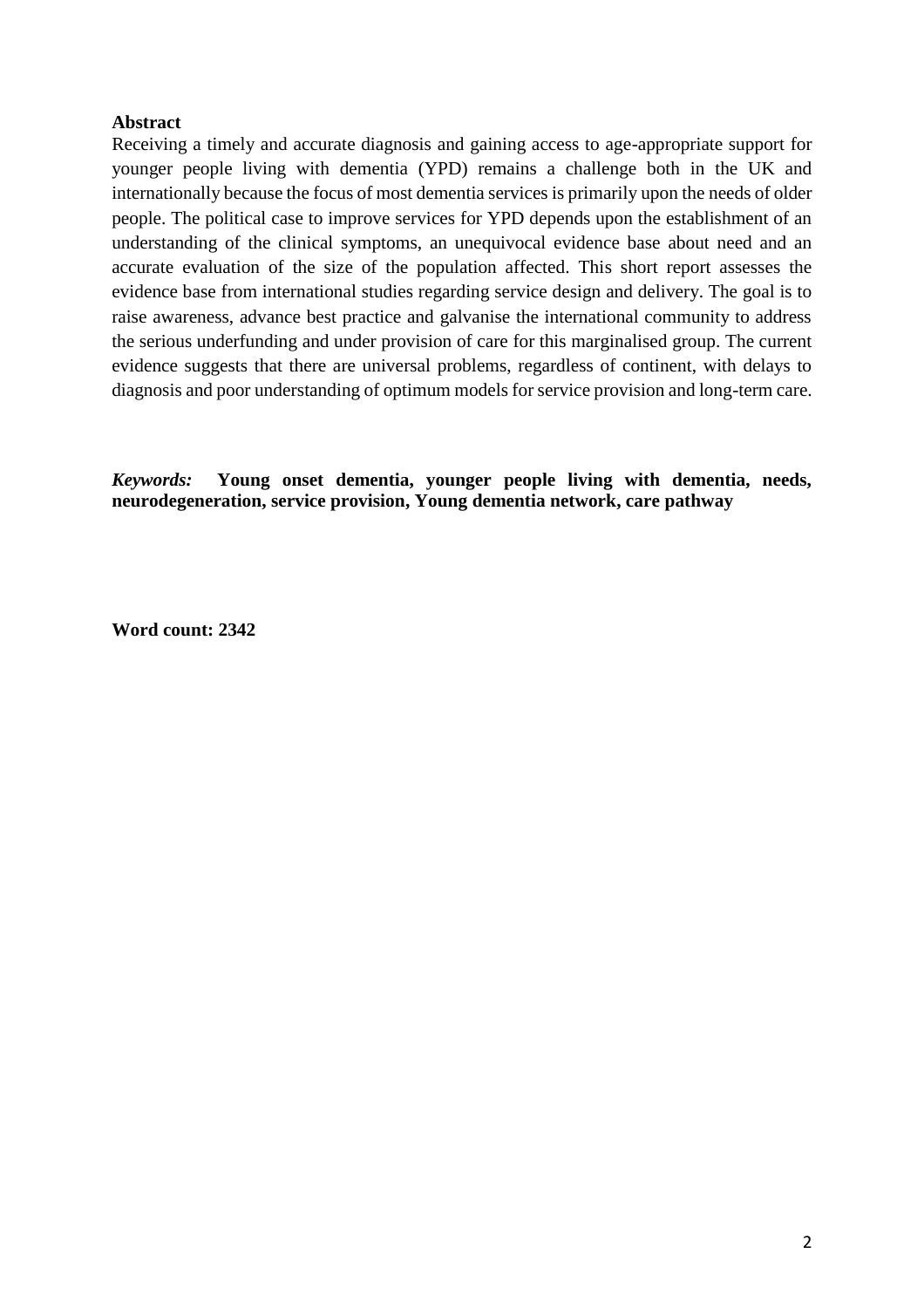### **Background**

Younger people living with dementia (YPD) have been at the forefront of the growing campaign to challenge society's attitude to dementia. Despite their increased visibility in the UK, receiving a timely and accurate diagnosis and gaining access to age-appropriate support remains challenging for younger people because dementia services remain primarily focused upon the needs of older people. A recent UK-based survey of services for YPD highlighted the lack of age-appropriate post-diagnostic support, the lack of meaningful social and recreational activities and lack of respite and long-term care facilities (Rodda and Carter, 2015). The continued lack of international policy focused upon the needs of YPD results in enormous, social and psychological distress for individuals and high economic burden for the state. A recent US study (Nagaendran et al., 2015) emphasised a doubling of the economic cost for YPD compared to older counterparts as a result of the loss of socially and economically productive individuals to society.

### **The international perspective**

Despite the 2014 recommendations of the ALzheimer's COoperative Valuation in Europe project (ALCOVE), which included 24 countries and produced a set of evidence-based recommendations for policymakers on dementia, including young onset dementia, many countries do not offer any specific form of services or support for this under-represented group (Brooker et al, 2014).

The International Psychogeriatric Association has established a shared interest forum on YOD (Young Onset Dementia) to encourage further global action to address the need for services, research agenda and policy change. France, Norway and the Netherlands currently have specific measures to address services for YPD within their national dementia strategies. In the UK, the National Dementia Strategy (DoH, 2009) identified the importance of ensuring existing services for dementia are not restricted to those over 65, that services must meet needs of younger people and that inappropriate placement with older more physically frail people should be avoided. However, despite such recommendations, this model of best practice is not currently reflected in the majority of services in the UK. Of particular note, only 11% of respondents to the recent national survey could identify access to local age-appropriate respite care and only 14% could identify access to local age appropriate long-term care (Rodda and Carter, 2015).

## **Problems with epidemiological data**

The political case to improve services for YPD depends upon the establishment of an understanding of the clinical symptoms, an unequivocal evidence base about needs and an accurate evaluation of the size of the population affected. To date, there is a lack of clear epidemiological data as many international studies exclude people under 65 and the two main international studies using a case finding and case validation process have provided equivalent prevalence rates but identified very different clinical profiles (Harvey, Skelton-Robinson, Rossor, 2003; Ikejima et al., 2009). For example, the Harvey and Ikejima studies identified a population prevalence of 54.0/100,000 and 51.7/100,000 respectively for the 30-65 year age group but by contrast, a catchment area study conducted in Sydney produced a prevalence rate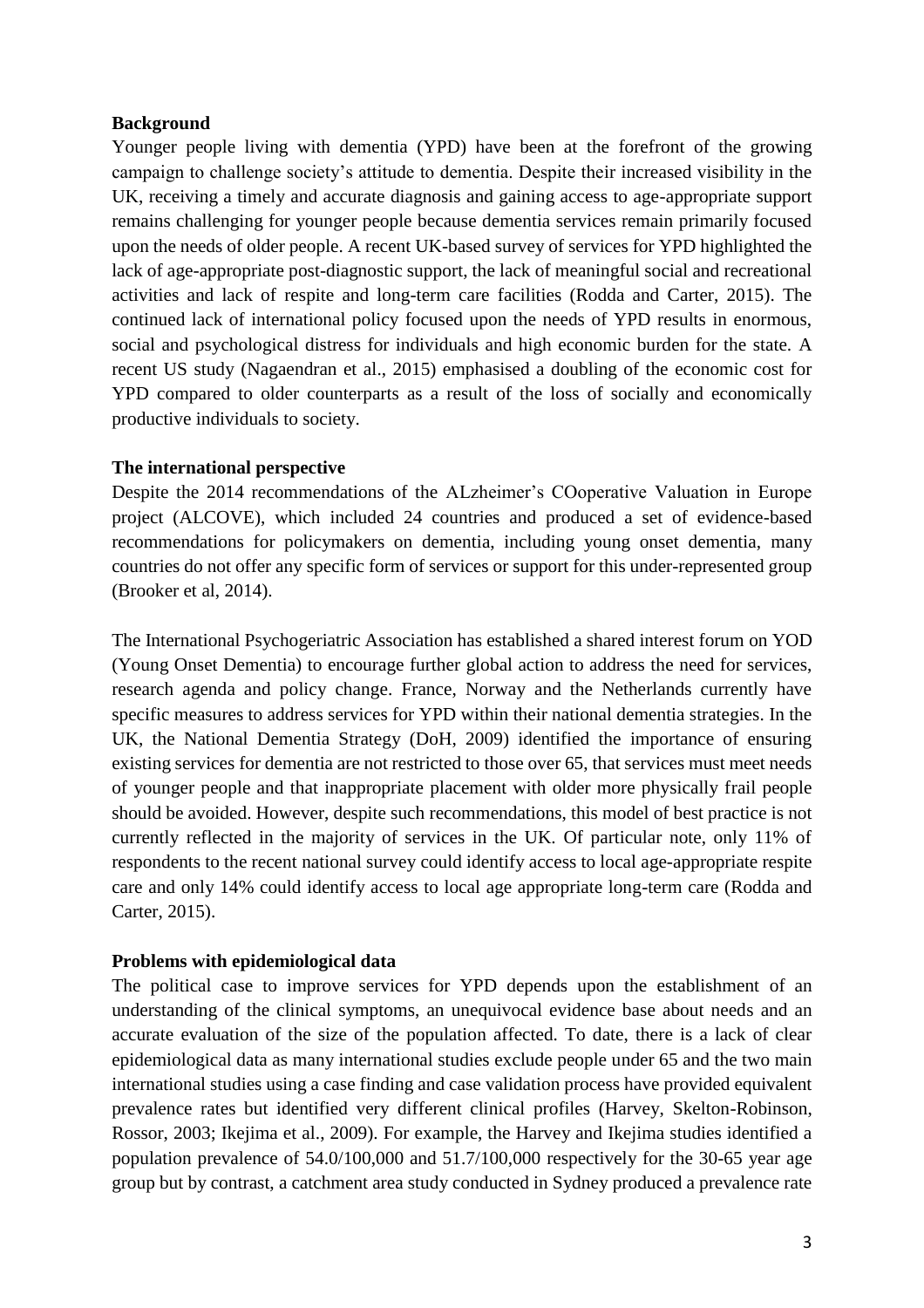of 68.2/100,000 (95% Confidence Interval: 54.9–83.4, (Withall, Draper, Seeher, K & Brodaty, 2014). An Argentinian study using data from a 'closed hospital population' with data extrapolated to the general population using national census data demonstrated an incidence rate of 11/100,000 (Sanchez-Abraham., 2015). The only UK study examining the incidence for all cases of primary dementia for the age range 45-64 years estimated it to be 11.5 cases per 100,000 person-years (95% CI 8.6-15.0, (Mercy, Hodges, Dawson, Barker, & Brayne, 2008)). Furthermore, the Ikejima study commented on the main aetiological subtypes of YOD in Japan and identified vascular dementia as the most common, whereas the Withall study from Australia identified alcohol related brain damage as the commonest cause.

### **UK figures**

The latest UK figures estimated that there are now 42,325 people with Young Onset Dementia (YOD) (nominally referred to as onset before the age of 65 years) in the UK (Dementia UK Update, Alzheimer's Society 2014). This is a significant increase on the previous prevalence figure of 15,034 which was derived from two studies (Harvey et al, 2003; Ratnavalli et al, 2002) in which the prevalence was calculated as the number of cases known to local service providers divided by the total local population as enumerated in the census. Given that not all those with YOD will be known to local services this was an underestimate of the true prevalence. The 2014 figures were derived from a Delphi consensus study conducted with 13 senior academics, who were provided with the best UK and international data on prevalence and asked to use this as a basis for their own expert estimates. The steep rise in numbers expected to have a diagnosis of YOD can be attributed largely to higher numbers in the 60-64 year age group. Assuming constant prevalence, the number of people with YOD in the UK is projected to increase to 50,401 by 2025 and 50,979 by 2051, as the numbers of people in the relevant age groups rises, an increase of 20% over the next 38 years.

### **Needs of YPD**

Data from the Netherlands based NEEDYD study, a prospective cohort study examining the needs and characteristics of YOD has advanced our understanding of key issues which could help underpin service provision. This comprehensive study has identified that YPD are generally cared for at home for longer than those with late onset disease resulting in high carer burden (Bakker et al., 2013). YPD experience high levels of unmet needs in important areas of life, including daytime activities, social company, intimate relationships, eyesight and hearing/communication, memory, mobility, psychological distress, and needs for information. A statistically significant relationship exists between unmet needs and the higher rate of neuropsychiatric symptoms (Bakker et al., 2014). Despite these difficulties, carers of those with YOD are more likely to use informal care systems than statutory services, and have limited opportunities for respite (Bakker et al., 2013), mainly because such services are not ageappropriate, are costly or have inconvenient opening hours. Furthermore, the Dutch Beyond study for the first time reported data from YPD who reside in specialised age appropriate residential units. Among other characteristics, the sample of 230 individuals were reported to have high levels of behavioural problems and psychotropic drug use (Mulders et al., 2016; Mulders, Zuidema, Verhey, & Koopmans, 2014).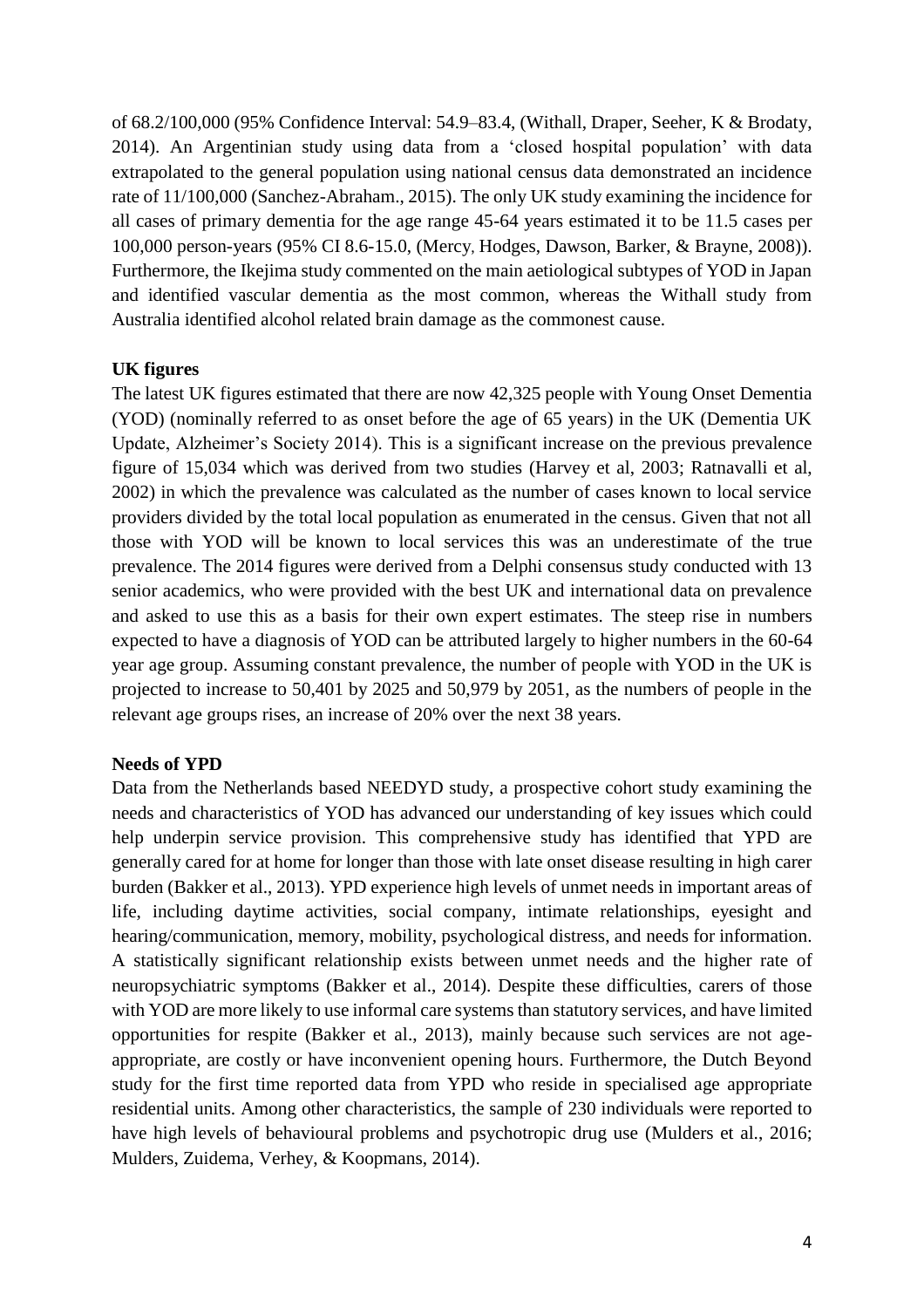Further, due to the young age of onset, the stage of family life tends to differ for those with YOD compared with later onset dementia such that it has costly social, emotional, psychological and financial consequences for families. There is the impact on employment and hence family finances at a time when many are still paying off mortgage loans; the additional loss of the carer to the employment market as the partner reduces work hours to provide care; the changes dementia provokes in intimate and family relationships, including with children who may not yet be independent; and the realignment it causes in family roles, and the conflict this may engender (Allen and Oyebode, 2009; Rosness, Haugen, & Engedal, 2008; van Vliet, de Vugt, Bakker, Koopmans, & Verhey, 2010; Millenaar et al., 2014).

#### **Heterogeneity in presentation and lack of operational criteria**

The differential diagnosis of Young Onset Dementia encompasses complex presentations of the common primary neurodegenerative diseases as well as autoimmune, inflammatory, late onset metabolic and hereditary/familial causes (Rossor, Fox, Mummery, Schott, & Warren (2010). Although age is clearly an unhelpful discriminator of dementia subtypes, it remains an important influence on both presentation and post-diagnostic needs, yet there is currently no international consensus on the definition of, or nomenclature about, YOD (Koopmans and Rosness, 2014). Any new definition needs not only to highlight differences that distinguish it from late onset disease, but also encompass the inherent heterogeneity with age within a younger population (eg there is likely to be more relevant difference between a person of 44 and 64, than between 64 and 67, (Kelley, Boeve, Josephs (2008)). Clarity regarding definition and nomenclature is also needed to improve the comparability of research in this field.

Any new criteria, must also overcome the traditional view, derived from the numerical dominance of late onset AD, that all dementia is associated with episodic memory loss and functional decline. Atypical presentations of the common dementias in younger people often result in clinical under-investigation, misdiagnosis and delays in obtaining a definitive diagnosis. It has been found, for example, that 1 in 3 people with young onset AD present to services with problems associated with posterior cortical atrophy, affecting object recognition and other visual abilities, rather than with the memory problems that are more typical of late onset AD (Crutch et al., 2012). Furthermore, due to the greater proportion of rarer diagnoses, early signs of change may not be recognized as connected with the onset of dementia. People with behavioural variant fronto-temporal dementia (bvFTD), for example, may start to show lack of empathy or concern for others, and social disinhibition, such as being over-familiar with strangers or acting on aggressive or appetitive urges, by swearing or over-eating sweet foods (Graham & Hodges, 2005). Changes in managing complex tasks may be shown up in the person becoming apathetic, perseverative or failing to plan ahead. Similarly, those with primary progressive aphasias (Gorno-Tempini, Hillis, Weintraub, & Kertesz, 2011) are likely to experience various problems with language, for example retaining meaning of words, producing or finding words. None of these difficulties would be well captured through most of the common cognitive screening tests for dementia, that focus predominantly on orientation and memory.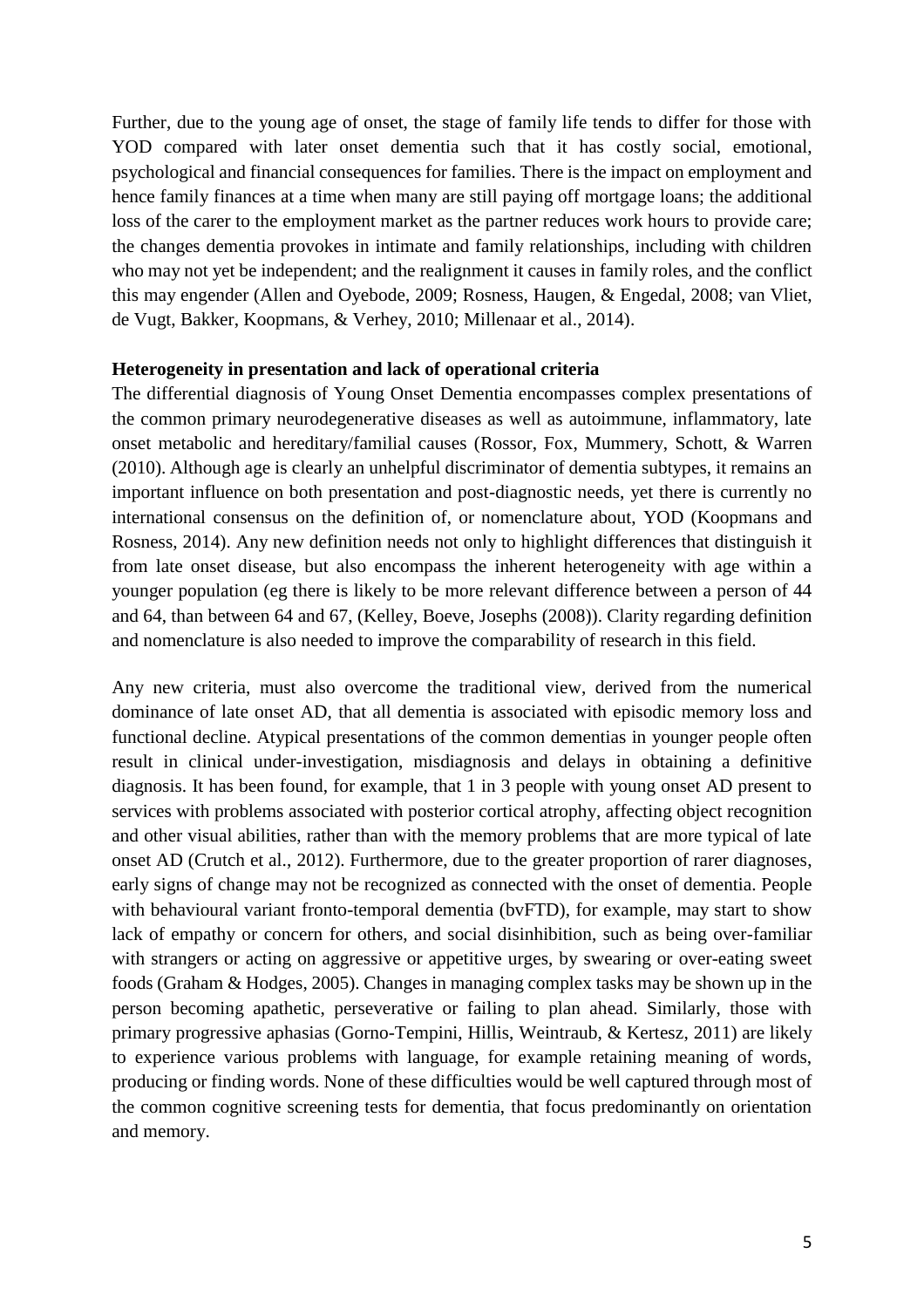#### **Delays to diagnosis**

Evidence regarding delays to diagnosis has identified that although 60% of young onset patients sought help within 12 months of symptom onset (Williams, 2001) it took an average of 3.3 years in a young onset AD group and 4.9 years in a young onset FTD group to receive a formal diagnosis (Rosness et al., 2008). More recent studies in 2013, indicated that the average time to diagnosis was 4.4 years in younger people for all-cause dementia compared to 2.2 years for late onset disease of comparable severity. Younger age and a diagnosis of fronto-temporal dementia were related to increases in time to diagnosis (Van Vliet et al., 2013). The INSPIRED study from Australia recently reported a time to final diagnosis of the type of dementia from first presentation as 4.7 years. Participants with younger age of onset had significantly longer time to first consultation and to family awareness of the dementia diagnosis. The time to dementia diagnosis was also significantly longer when the dementia was other than AD or FTD (Draper et al., 2016). Given the significance of changes in empathy and disinhibition often associated with FTD, delay in diagnosis can mean that close relationships break down prior to diagnosis or that people take considerable risks (Oyebode, Bradley and Allen, 2013).

Together these findings highlight the importance of a timely diagnosis for YPD and their families in order to access appropriate care, signposting to age appropriate services and specialist multidisciplinary expertise. Advancing this case, the new UK Memory Service National Accreditation Programme (MSNAP  $5<sup>th</sup>$  edition) which sets standards of care for memory clinics in the UK, for the first time has included the requirement for a specific local care pathway for younger people with cognitive impairment and a named lead for YOD within the team.

### **International initiatives to improve care and services**

In the Netherlands, a national task force on YOD presented a 'national YOD care program' in 2004, based on best practices. The objectives of this national care program were to improve quality of care in YOD and to strive for social and financial economic acknowledgement. The special care needs of this group were recognised by the Dutch government in 2006 with the introduction of an extra financial compensation for YOD services and adaptation of recommendations for building regulations for more spacious care facilities. These policy developments stimulated care organisations to start or improve dedicated services for YOD, for example by offering specific daytime activities, creating special care units in long-term care facilities (LTCF) and improving team expertise by staff training. Several LTCF started to implement the 'national YOD care program' in their organisation. To date about 30 careorganisations in the Netherlands offer specialized care for people with YOD. Most care-homes have YOD specialised unit(s) where people with YOD live together, or have day-care centres. Most of them offer outreach care and advice or support groups for spouses and children. The service provision on the units and day-care centres differs from that provided on dementia special care units for people with LOD. There is more emphasis on hobbies suitable for physically active adults such as creating artwork, woodcarving, fitness and walking.

To ensure quality of care a quality mark has been established with quality indicators derived from the 'national YOD care program'. In 2015 the Knowledge Centre for YPD published a specific 'care-standard' for younger people which was added to the national dementia standards.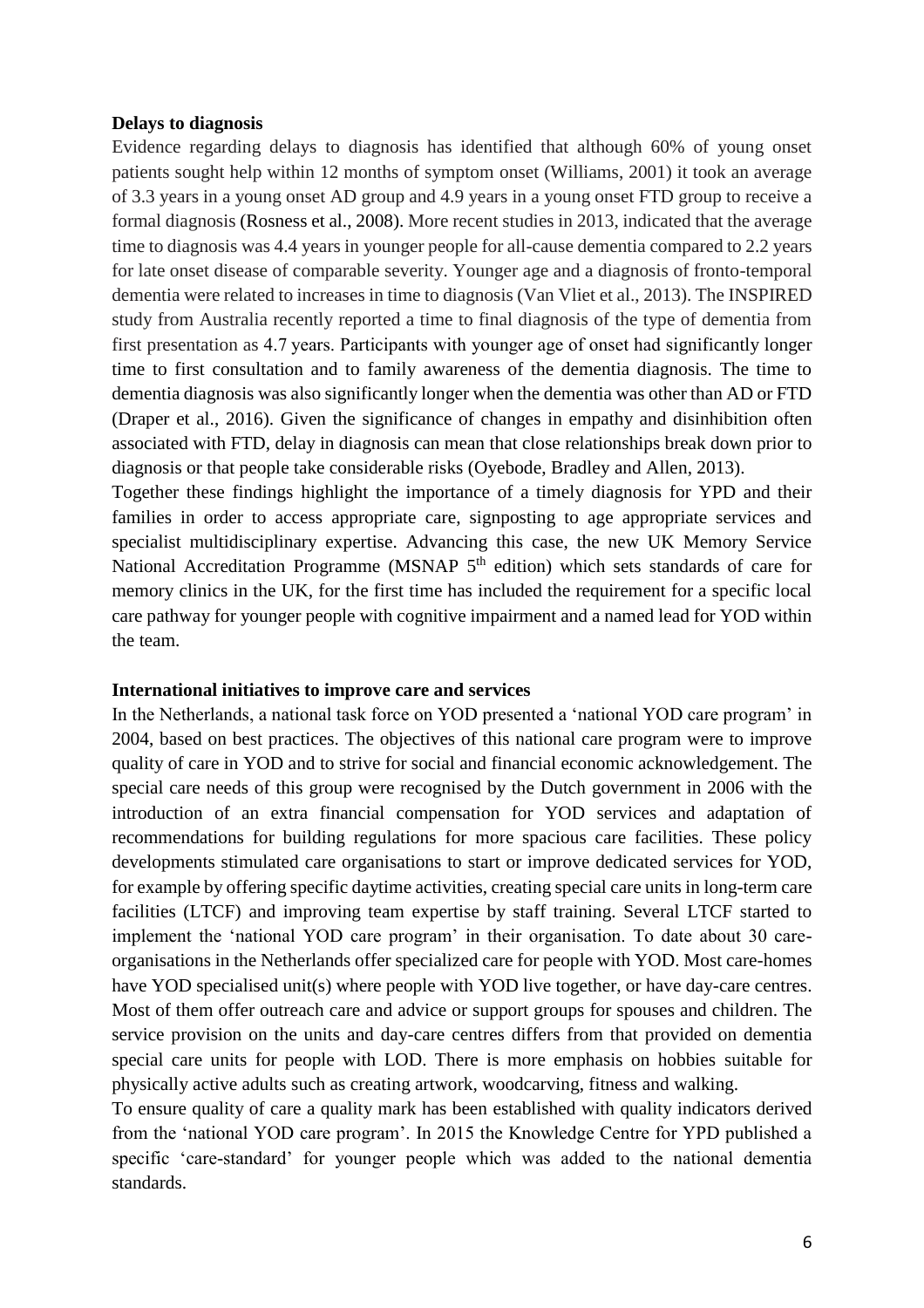A key European initiative, the RHAPSODY study, currently in progress, represents a coordinated investment across 6 different health and social care environments (France, Germany, the Netherlands, Portugal, Sweden and the United Kingdom) to assess the individual needs of YPD and their carers and how these are met. The information gathered will be used to develop an educational, web-based, interactive e-learning programme to support people with young onset dementia and their carers. The study will also provide information as to which services are best suited to meet the needs of this underserved group (Kurz et al., 2016).

#### **UK initiatives to improve care provision**

In the UK, in response to the voices of YPD and their families, the Young Dementia Network steering group, hosted by the specialist charity Young Dementia UK has developed an optimum care pathway together with gold standards for best practice The goal is to provide guidance to Commissioners of Care in local Clinical Commissioning Groups about best practice and to provide YPD with a blueprint for services that they should expect locally (Table 1 near here).

The international perspective continues to suggest that although there are pockets of excellent practice, in most countries support programs specifically designed for younger patients and their caregivers are largely lacking. Where exceptional services are established, this is often due to the commitment of local clinicians, and with an absence of recognised need by commissioners, well regarded YOD services can readily be eroded to achieve savings targets or due to key figures moving or retiring. The provision of age-specific units such as in the Netherlands may not be feasible for countries with larger land mass and more geographically dispersed populations so improved knowledge about optimum service delivery is essential.

Finally, the need to define optimal palliative care in dementia is increasingly being recognised, but virtually no research has been conducted on the palliative care needs of YPD. It seems clear from personal experience that preferences regarding advance care planning, including the process of shared decision-making, treatment preferences of patients and family members, symptom prevalence and management in the final weeks of life, and palliative sedation may be unique and differ from those with late onset disease (Koopmans, van der Steen, & Bakker, 2015). Such issues require further exploration.

The goal for this short report is to raise awareness, advance best practice and galvanise the international community to address the serious underfunding and under provision of care for this marginalised group. The current evidence suggests that there are universal problems, regardless of continent, with delays to diagnosis and poor understanding of optimum models for service provision and long-term care.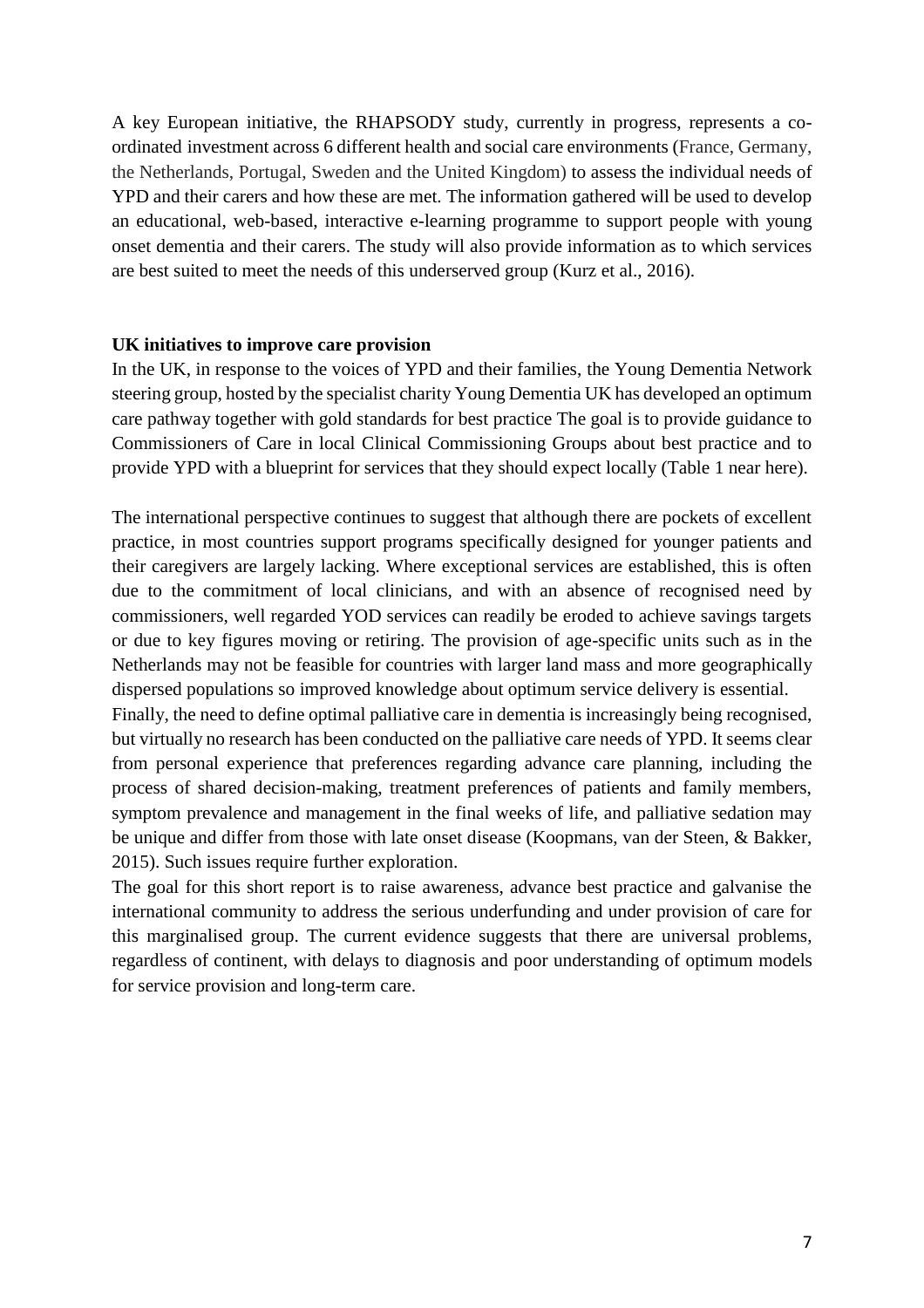#### Table 1.

#### **A young onset dementia journey**

|                                                                                                                             | Person with young onset dementia and their<br>family carers                                                                                                                                                                                                                                                                                                                                                                                                                                                       | Services to support these needs                                                                                                                                                                                                                                                                                                                                                                                                                                                                                                                                                                                                                                                                                                                                                                                                                                                                                                                                                                                                 |
|-----------------------------------------------------------------------------------------------------------------------------|-------------------------------------------------------------------------------------------------------------------------------------------------------------------------------------------------------------------------------------------------------------------------------------------------------------------------------------------------------------------------------------------------------------------------------------------------------------------------------------------------------------------|---------------------------------------------------------------------------------------------------------------------------------------------------------------------------------------------------------------------------------------------------------------------------------------------------------------------------------------------------------------------------------------------------------------------------------------------------------------------------------------------------------------------------------------------------------------------------------------------------------------------------------------------------------------------------------------------------------------------------------------------------------------------------------------------------------------------------------------------------------------------------------------------------------------------------------------------------------------------------------------------------------------------------------|
| <b>Positive</b><br>contact with<br>my GP which<br>reduces<br>the<br>time taken to<br>receive<br>the<br>correct<br>diagnosis | My GP listens to me and doesn't discount<br>dementia because of my age.<br>I can talk to my GP about how young onset<br>dementia could affect me, or my family.<br>My GP knows about the referral process for<br>young onset dementia and it is explained to me.<br>I'm able to record these conversations so I can<br>refer to them later.<br>I'm told about the National Young Onset<br>Dementia Network, and local young onset<br>support services who can support me.                                         | GP aware of young onset dementia and appropriate local referral<br>routes<br>GP knowledgeable about young onset dementia and the<br>$\bullet$<br>variety of symptoms which can present, which may differ<br>from those with later onset dementia<br>GP has a low threshold for referral if there are 'red flags'<br>$\bullet$<br>GP listens to the person and family members to make<br>$\bullet$<br>thorough assessment of symptoms including baseline<br>investigations, physical examination, assessment of activities<br>of daily living and a brief cognitive assessment<br>GP excludes a potentially treatable illness or reversible cause<br>$\bullet$<br>of the 'dementia'<br>Referral made to the locally agreed young onset referral care pathway<br>Access to pre-assessment counselling<br>Pre-diagnostic review/support and counselling<br>Information is provided, including<br>Reason for referral<br>Expectation / possible outcome / consent<br>$\bullet$<br>Implications for other areas of life<br>$\bullet$ |
|                                                                                                                             |                                                                                                                                                                                                                                                                                                                                                                                                                                                                                                                   | Making the diagnosis in specialist services                                                                                                                                                                                                                                                                                                                                                                                                                                                                                                                                                                                                                                                                                                                                                                                                                                                                                                                                                                                     |
| A clear,<br>collaborative<br>and specialist<br>diagnostic<br>process                                                        | I know who my young onset dementia lead is,<br>and am kept updated about the diagnostic<br>process.<br>I'm offered the same support as older people                                                                                                                                                                                                                                                                                                                                                               | Clinicians based in memory clinic or specialist services/departments where<br>diagnosis takes place are knowledgeable and skilled regarding young<br>onset dementia and the impact the diagnosis can have on the person<br>diagnosed and their family.                                                                                                                                                                                                                                                                                                                                                                                                                                                                                                                                                                                                                                                                                                                                                                          |
|                                                                                                                             | who are going through the process of being<br>diagnosed with dementia. For example, I might<br>need a family member or close friend to attend<br>appointments with me.<br>If I'm supporting someone through diagnosis, I<br>can speak to someone who understands my<br>concerns and can answer questions I may have<br>about what a dementia diagnosis at this age<br>might mean for my family.<br>I can participate in counselling tailored to my<br>age and situation, in preparation for the journey<br>ahead. | There are <b>designated young onset dementia leads</b> in each diagnosing<br>service                                                                                                                                                                                                                                                                                                                                                                                                                                                                                                                                                                                                                                                                                                                                                                                                                                                                                                                                            |
|                                                                                                                             |                                                                                                                                                                                                                                                                                                                                                                                                                                                                                                                   | Comprehensive assessment is performed by a commissioned multi-<br>disciplinary team who have opportunities for multidisciplinary case<br>discussion.                                                                                                                                                                                                                                                                                                                                                                                                                                                                                                                                                                                                                                                                                                                                                                                                                                                                            |
|                                                                                                                             |                                                                                                                                                                                                                                                                                                                                                                                                                                                                                                                   | Pre-assessment counseling is routinely provided to establish informed<br>consent, find out what someone wants to know about their diagnosis, who<br>else they would like to be present when it is given, and if there is someone<br>else they would like to be informed.                                                                                                                                                                                                                                                                                                                                                                                                                                                                                                                                                                                                                                                                                                                                                        |
|                                                                                                                             |                                                                                                                                                                                                                                                                                                                                                                                                                                                                                                                   | Key elements of diagnostic assessment                                                                                                                                                                                                                                                                                                                                                                                                                                                                                                                                                                                                                                                                                                                                                                                                                                                                                                                                                                                           |
|                                                                                                                             |                                                                                                                                                                                                                                                                                                                                                                                                                                                                                                                   | Thorough history taking<br>Speaking to someone who knows the person well<br>$\bullet$<br>Neurological examination<br>Blood screen for rare cause<br>Neuroimaging<br>Advanced cognitive assessment / neuropsychology<br>$\bullet$<br>Consider EEG, CSF analysis, genetic testing<br>$\bullet$<br>Feeding back diagnosis - Diagnosis is given in a confidential setting<br>and is delivered sensitively<br>There should be a recognition that the person diagnosed with young onset<br>dementia and their family may still be in work, have dependent young                                                                                                                                                                                                                                                                                                                                                                                                                                                                       |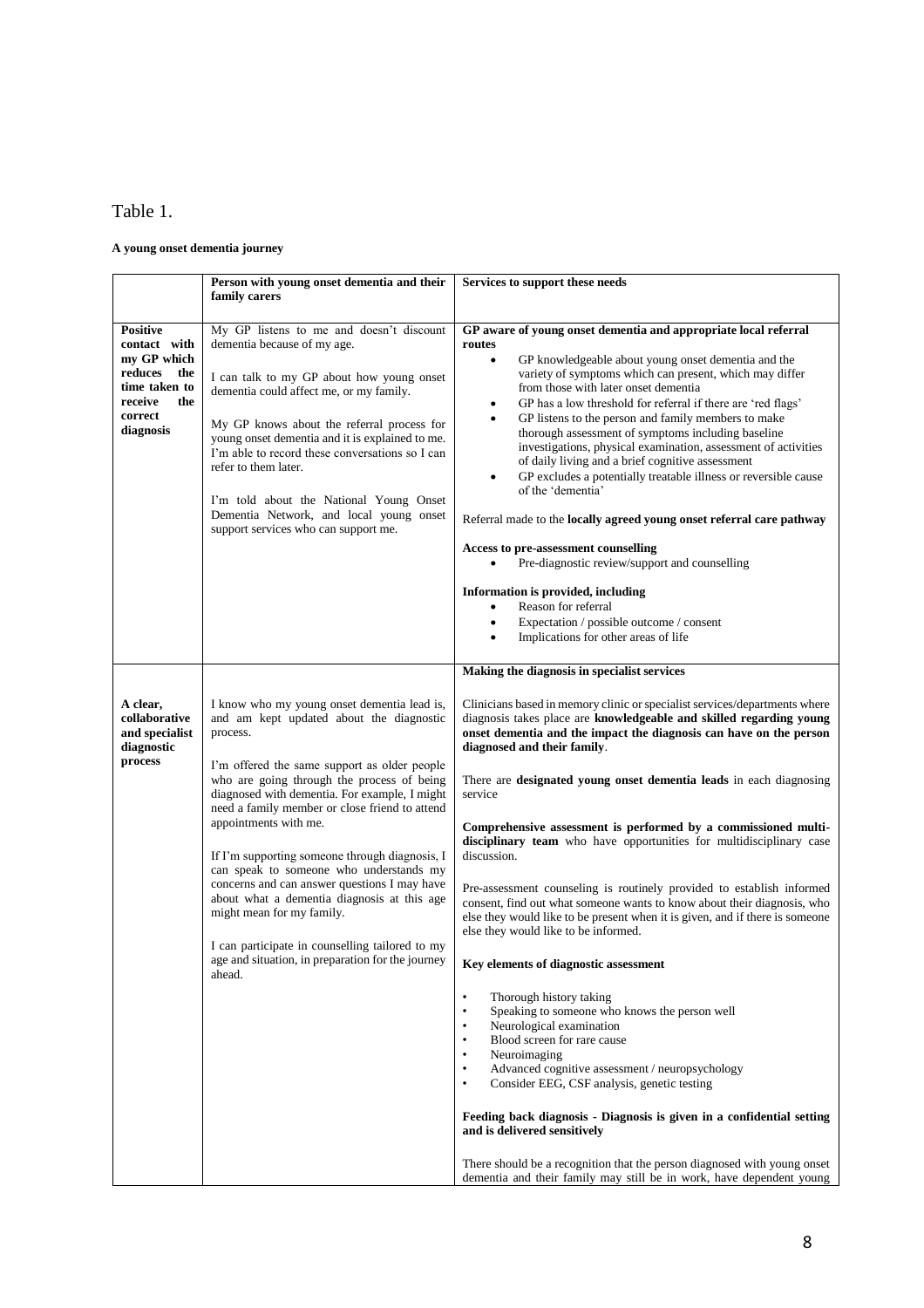| <b>Specialist</b><br>support and<br>information<br>which meets<br>our changing<br>needs | I'm contacted by a Key Worker who, if I<br>choose, meets with me to discuss what<br>dementia at my age will mean for me and my<br>family. I have the opportunity to ask about the<br>impact on my job, mortgage and other financial<br>commitments, childcare and any other concerns<br>I might have.<br>I have the opportunity to learn more about my<br>type of dementia, which because of my age, is<br>more likely to be a rarer form.<br>If I'm supporting someone with dementia, the<br>Key Worker also supports me. | children or other care responsibilities, so may have different questions and<br>responses to the diagnosis. Enough time should be allocated in order to<br>answer these questions.<br>Depending on the persons' wishes, they will receive full feedback of the<br>results of their assessment and an explanation about how the diagnosis was<br>reached as a result and should be provided with prompt follow-up<br>Where a diagnosis is provided in a national or regional centre, there must<br>be a clear 'exit plan' which links the person back into their local<br>services.<br><b>Introduction to Key Worker</b><br>Key Worker works in collaboration with the diagnostic team and<br>introductions can be made at the time of diagnosis or when<br>appropriate for individual<br>Clear information is provided about next steps and how they can be<br>$\bullet$<br>contacted<br>Working together with clinicians to ensure a joined up service<br>$\bullet$<br>A regular review with the person, their family, the clinical team and<br>others involved in their care is established.<br>The individual and family should have access to:<br>Information about the diagnosis<br>٠<br>Evidence based treatment and psychological support e.g.<br>٠<br>eg Cholinesterase inhibitors/and<br>pharmacological<br><b>or</b><br>memantine, cognitive stimulation therapy, counselling,<br>relationship or family-centered work, Information and advice<br>about social, recreational and meaningful activities and Peer<br>support<br>Admiral nurses (specialist dementia nurses) who can work<br>intensively with families who are facing a difficulty managing<br>the effects of the diagnosis.<br>Key Worker engages with individual and their family to understand<br>their needs<br>Discuss life, achievements, abilities and aspirations pre and |
|-----------------------------------------------------------------------------------------|----------------------------------------------------------------------------------------------------------------------------------------------------------------------------------------------------------------------------------------------------------------------------------------------------------------------------------------------------------------------------------------------------------------------------------------------------------------------------------------------------------------------------|----------------------------------------------------------------------------------------------------------------------------------------------------------------------------------------------------------------------------------------------------------------------------------------------------------------------------------------------------------------------------------------------------------------------------------------------------------------------------------------------------------------------------------------------------------------------------------------------------------------------------------------------------------------------------------------------------------------------------------------------------------------------------------------------------------------------------------------------------------------------------------------------------------------------------------------------------------------------------------------------------------------------------------------------------------------------------------------------------------------------------------------------------------------------------------------------------------------------------------------------------------------------------------------------------------------------------------------------------------------------------------------------------------------------------------------------------------------------------------------------------------------------------------------------------------------------------------------------------------------------------------------------------------------------------------------------------------------------------------------------------------------------------------------------------------------------------------------------------------|
|                                                                                         |                                                                                                                                                                                                                                                                                                                                                                                                                                                                                                                            | post diagnosis<br>Discuss preferred / usual ways of coping and their potential<br>support needs<br>Gain understanding of employment status, financial situation,<br>٠<br>care responsibilities and family circumstances<br>Meet family carers and support circle to understand their<br>$\bullet$<br>perspective and circumstances.                                                                                                                                                                                                                                                                                                                                                                                                                                                                                                                                                                                                                                                                                                                                                                                                                                                                                                                                                                                                                                                                                                                                                                                                                                                                                                                                                                                                                                                                                                                      |
| with<br>Living<br>young<br>onset                                                        | My Key Worker helps me prepare for what lies<br>ahead, providing information about practical                                                                                                                                                                                                                                                                                                                                                                                                                               | Regular contact and joint reviews with Key Worker and Clinical team<br>with access to specialist nurses, Occupational Therapy, Psychology                                                                                                                                                                                                                                                                                                                                                                                                                                                                                                                                                                                                                                                                                                                                                                                                                                                                                                                                                                                                                                                                                                                                                                                                                                                                                                                                                                                                                                                                                                                                                                                                                                                                                                                |
| dementia                                                                                | issues like financial and care planning, as well<br>as helping me to talk about my condition with                                                                                                                                                                                                                                                                                                                                                                                                                          | and Social Work support as necessary                                                                                                                                                                                                                                                                                                                                                                                                                                                                                                                                                                                                                                                                                                                                                                                                                                                                                                                                                                                                                                                                                                                                                                                                                                                                                                                                                                                                                                                                                                                                                                                                                                                                                                                                                                                                                     |
|                                                                                         | my children, family and employers.<br>I know I can contact my Key Worker and they                                                                                                                                                                                                                                                                                                                                                                                                                                          | <b>Review response to medication</b><br>Support Carers and assess needs of YPD and family                                                                                                                                                                                                                                                                                                                                                                                                                                                                                                                                                                                                                                                                                                                                                                                                                                                                                                                                                                                                                                                                                                                                                                                                                                                                                                                                                                                                                                                                                                                                                                                                                                                                                                                                                                |
|                                                                                         | can point me in the direction of other helpful<br>services.                                                                                                                                                                                                                                                                                                                                                                                                                                                                | <b>Signpost to meaningful activities</b>                                                                                                                                                                                                                                                                                                                                                                                                                                                                                                                                                                                                                                                                                                                                                                                                                                                                                                                                                                                                                                                                                                                                                                                                                                                                                                                                                                                                                                                                                                                                                                                                                                                                                                                                                                                                                 |
|                                                                                         | I want to continue my social life, relationships<br>and activities and hobbies. My Key Worker<br>helps me to adapt so I can keep doing the<br>activities that I am interested in.                                                                                                                                                                                                                                                                                                                                          | Key Worker tailors a plan with the individual and their family which<br>is appropriate for their stage in life.<br>Outline goals and aspirations and route to achieving these<br>Facilitate access to community services, both dementia specific<br>$\bullet$<br>and otherwise<br>Provide or facilitate access to information about young onset<br>$\bullet$<br>dementia and rare forms of dementia and how to communicate                                                                                                                                                                                                                                                                                                                                                                                                                                                                                                                                                                                                                                                                                                                                                                                                                                                                                                                                                                                                                                                                                                                                                                                                                                                                                                                                                                                                                               |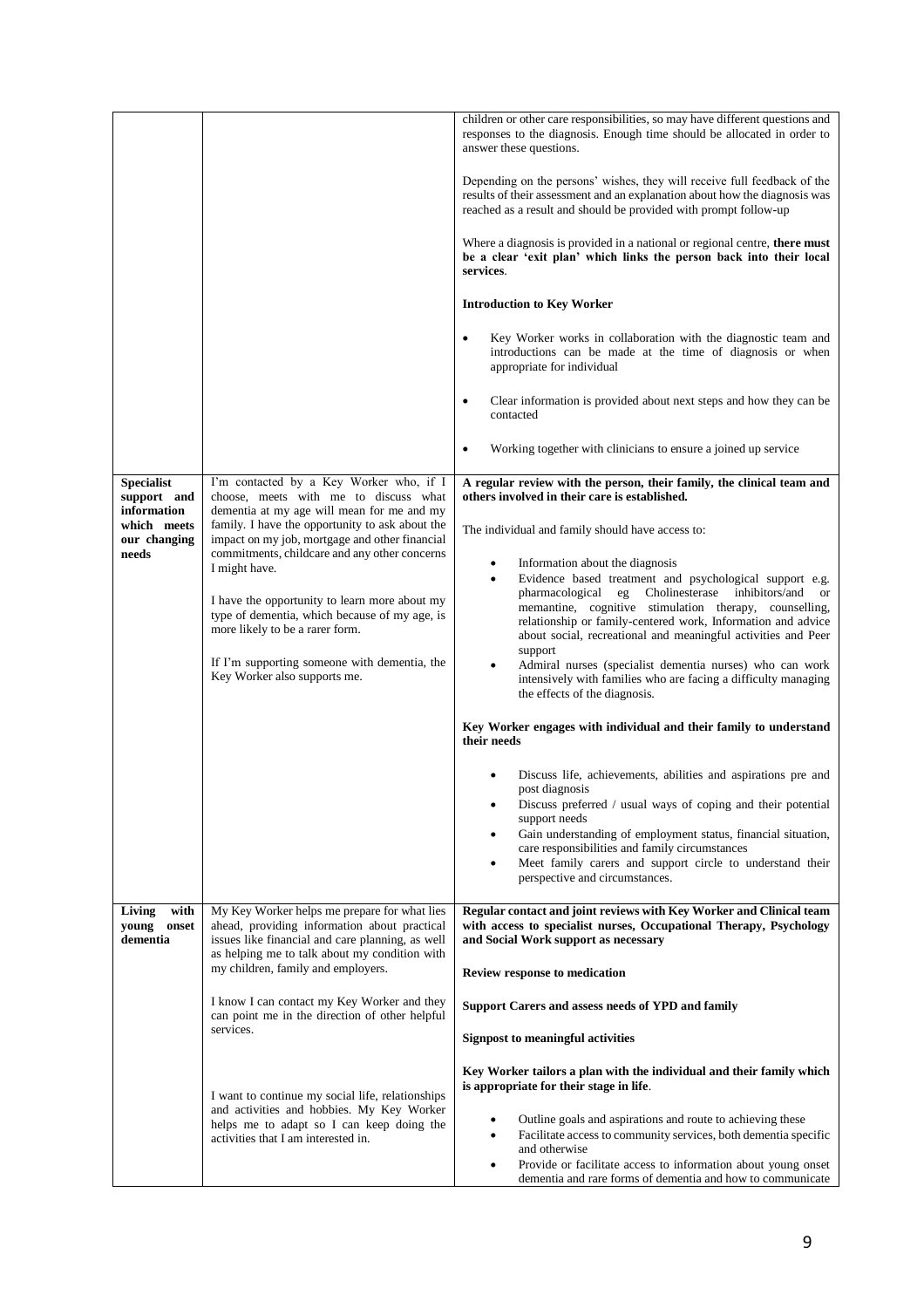|                                   | I'm introduced to new activities and social<br>contacts/groups that are more specific to<br>dementia when the time is right for me.                                                                                                                                                                                                                         | the diagnosis to children, family, employers and friends.<br>Provide or facilitate access to specialist advice and support<br>٠<br>about young onset specific needs e.g. employment, mortgage<br>and financial obligations and future financial planning.<br>Provide advice and emotional support to family carers and<br>٠<br>others closely involved in care.<br>Link to health and social services to ensure plans are aligned.<br>٠<br>Advanced care planning                                                                                                                                                                                                                                                                             |
|-----------------------------------|-------------------------------------------------------------------------------------------------------------------------------------------------------------------------------------------------------------------------------------------------------------------------------------------------------------------------------------------------------------|-----------------------------------------------------------------------------------------------------------------------------------------------------------------------------------------------------------------------------------------------------------------------------------------------------------------------------------------------------------------------------------------------------------------------------------------------------------------------------------------------------------------------------------------------------------------------------------------------------------------------------------------------------------------------------------------------------------------------------------------------|
| <b>Towards the</b><br>end of life | I'm supported to think about and prepare for<br>the end of my life, including talking about<br>what I do and don't want.<br>The support I get is tailored to me, depending<br>if I live alone or with my family.<br>The family and friends of the person with<br>dementia are given information and support to<br>help them to prepare for the end of life. | Regular reviews are adapted as the person reaches the end of their<br>life and support is tailored to provide:<br>Key worker provides support for advanced care planning<br>$\bullet$<br>Facilitate access to short term respite opportunities (including day<br>$\bullet$<br>and residential)<br>Acute care is provided in dementia friendly wards which comply<br>$\bullet$<br>with John's Campaign so a carer can stay with the person during<br>their stay<br>Age appropriate long term residential care within a reasonable<br>٠<br>distance from home<br>Support to stay in the home if this is what the person wants<br>٠<br>Age appropriate palliative and end of life care<br>٠<br>Bereavement support for carers and families.<br>٠ |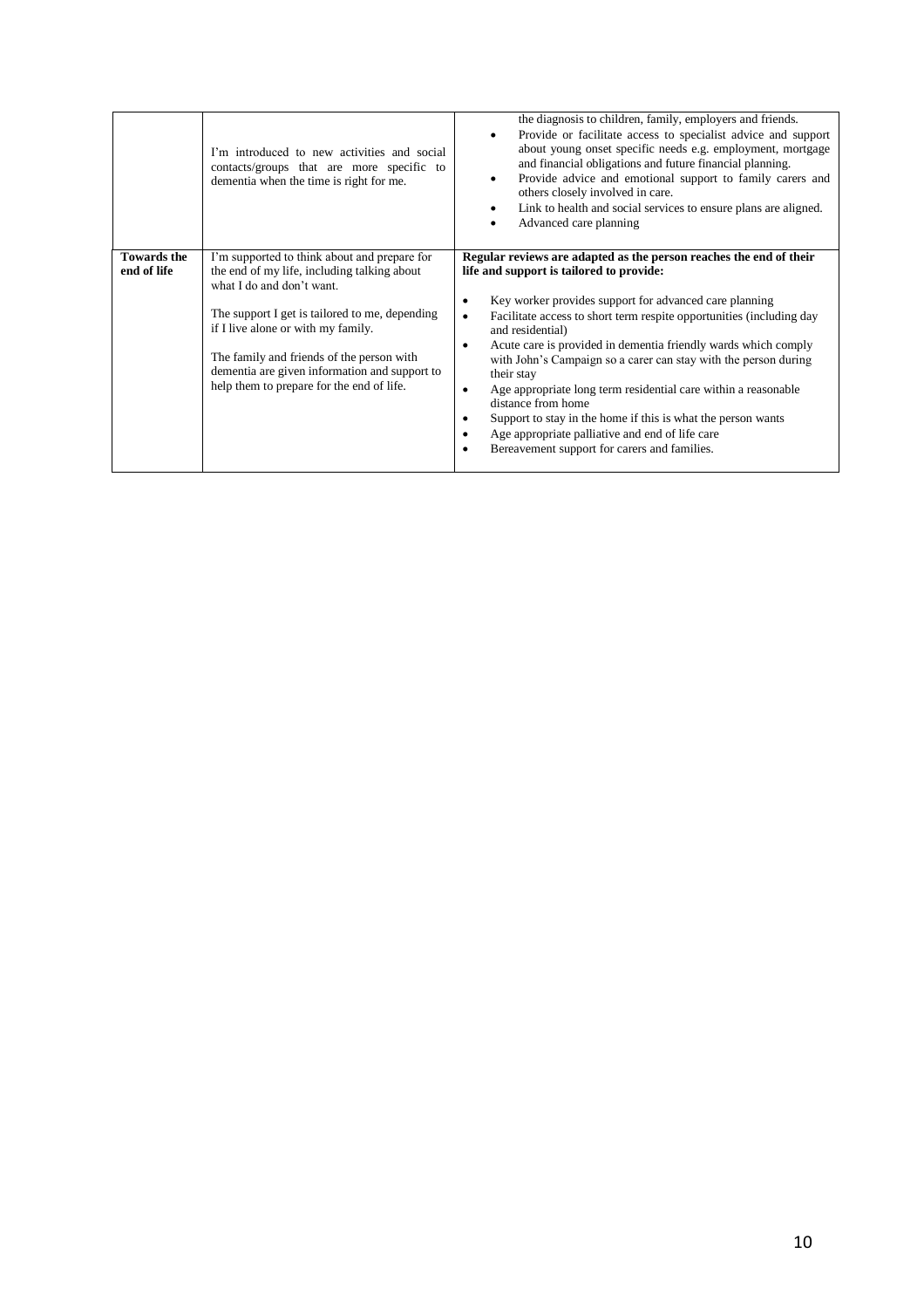Allen, J., & Oyebode, J. R. (2009). Having a father with young onset dementia: the impact on well-being of young people. Dementia (14713012), 8(4), 455-480. doi: 10.1177/1471301209349106

Bakker, C., de Vugt, M. E., van Vliet, D., Verhey, F. R., Pijnenburg, Y. A., Vernooij-Dassen, M. J., Koopmans, R. T. (2013). Predictors of the Time to Institutionalization in Young- Versus Late-Onset Dementia: Results from the Needs in Young Onset Dementia (NeedYD) Study. Journal of the American Medical Directors Association, 14, 248-253. doi:10.1016/j.jamda.2012.09.011

Bakker, C., de Vugt, M. E., van Vliet, D., Verhey, F. R., Pijnenburg, Y. A., Vernooij-Dassen, M. J., Koopmans, R. T. (2013). The Use of Formal and Informal Care in Early Onset Dementia: Results from the NeedYD Study. The American Journal of Geriatric Psych, 21(1), 37-45 doi:10.1016/j.jagp.2012.10.004

[Bakker C,](http://www.ncbi.nlm.nih.gov/pubmed/?term=Bakker%20C%5BAuthor%5D&cauthor=true&cauthor_uid=24001688) [de Vugt ME,](http://www.ncbi.nlm.nih.gov/pubmed/?term=de%20Vugt%20ME%5BAuthor%5D&cauthor=true&cauthor_uid=24001688) [van Vliet](http://www.ncbi.nlm.nih.gov/pubmed/?term=van%20Vliet%20D%5BAuthor%5D&cauthor=true&cauthor_uid=24001688) D, [Verhey FR,](http://www.ncbi.nlm.nih.gov/pubmed/?term=Verhey%20FR%5BAuthor%5D&cauthor=true&cauthor_uid=24001688) [Pijnenburg YA,](http://www.ncbi.nlm.nih.gov/pubmed/?term=Pijnenburg%20YA%5BAuthor%5D&cauthor=true&cauthor_uid=24001688) [Vernooij-Dassen MJ,](http://www.ncbi.nlm.nih.gov/pubmed/?term=Vernooij-Dassen%20MJ%5BAuthor%5D&cauthor=true&cauthor_uid=24001688) [Koopmans RT](http://www.ncbi.nlm.nih.gov/pubmed/?term=Koopmans%20RT%5BAuthor%5D&cauthor=true&cauthor_uid=24001688) (2014). The relationship between unmet care needs in young-onset dementia and the course of neuropsychiatric symptoms: a two-year follow-up study. Int Psychogeriatr, 26(12):1991-2000. doi: 10.1017/S1041610213001476.

Brooker, D., La Fontaine, J., Evans, S., Bray, J., Saad, K. (2014). Public health guidance to facilitate timely diagnosis of dementia: ALzheimer's COoperative Valuation in Europe Recommendations. Int J Geriatr Psychiatry, 29: 682–693

Crutch S., Lehmann M., Schott J., Rabinovici G., Rossor M., Fox N. (2012). Posterior cortical atrophy. Lancet Neurol, 11(2):170-8.

DoH publications. Living well with dementia: national dementia strategy. (2006)

Dementia UK Update, Alzheimer's Society (2014)

.

Draper, B., Cations, M., White, F., Trollor, J, Loy., C, Brodaty, H., Withall., A. (2016) Time to diagnosis in young-onset dementia and its determinants: the INSPIRED study. Int J. Geriatr. Psychiatry, Jan 25 doi: 10.1002/gps.4430

Gorno-Tempini M, Hillis A, Weintraub S, Kertesz A (2011). Classification of primary progressive aphasia and its variants, Neurology, 76:1006-14

Graham A, & Hodges, J. (2005) Frontotemporal dementia. Psychiatry; 4: 55-58.

Harvey RJ., Skelton-Robinson M., Rossor MN (2003). [The prevalence and causes of dementia](http://www.ncbi.nlm.nih.gov/pubmed/12933919) in people under [the age of 65 years.](http://www.ncbi.nlm.nih.gov/pubmed/12933919) J Neurol Neurosurg Psychiatry, 74(9):1206-9.

Ikejima C., Yasuno F., Mizukami K., Sasaki M., Tanimukai S., Asada, T (2009). Prevalence and causes of earlyonset dementia in Japan: a population-based study. Stroke, 40(8):2709-14. doi: 10.1161/STROKEAHA.108.542308..

Kelley, BJ., Boeve BF., Josephs, KA. Young-onset dementia: demographic and etiologic characteristics of 235 patients. Arch Neurol. 2008 Nov;65(11):1502-8.

[Koopmans, R,](https://www.ncbi.nlm.nih.gov/pubmed/?term=Koopmans%20R%5BAuthor%5D&cauthor=true&cauthor_uid=25382199) & [Rosness T.](https://www.ncbi.nlm.nih.gov/pubmed/?term=Rosness%20T%5BAuthor%5D&cauthor=true&cauthor_uid=25382199) (2014). Young onset dementia--what does the name imply? Int Psychogeriatr. 26(12):1931-3. doi: 10.1017/S1041610214001574.

Koopmans, R. T., van der Steen, J. T., Bakker, C. (2015). Palliative Care in People With Young-Onset Dementia (YOD): An Undiscovered Area! Journal of the American Medical Directors Association, 16, 1008-1009. doi:10.1016/j.jamda.2015.07.001